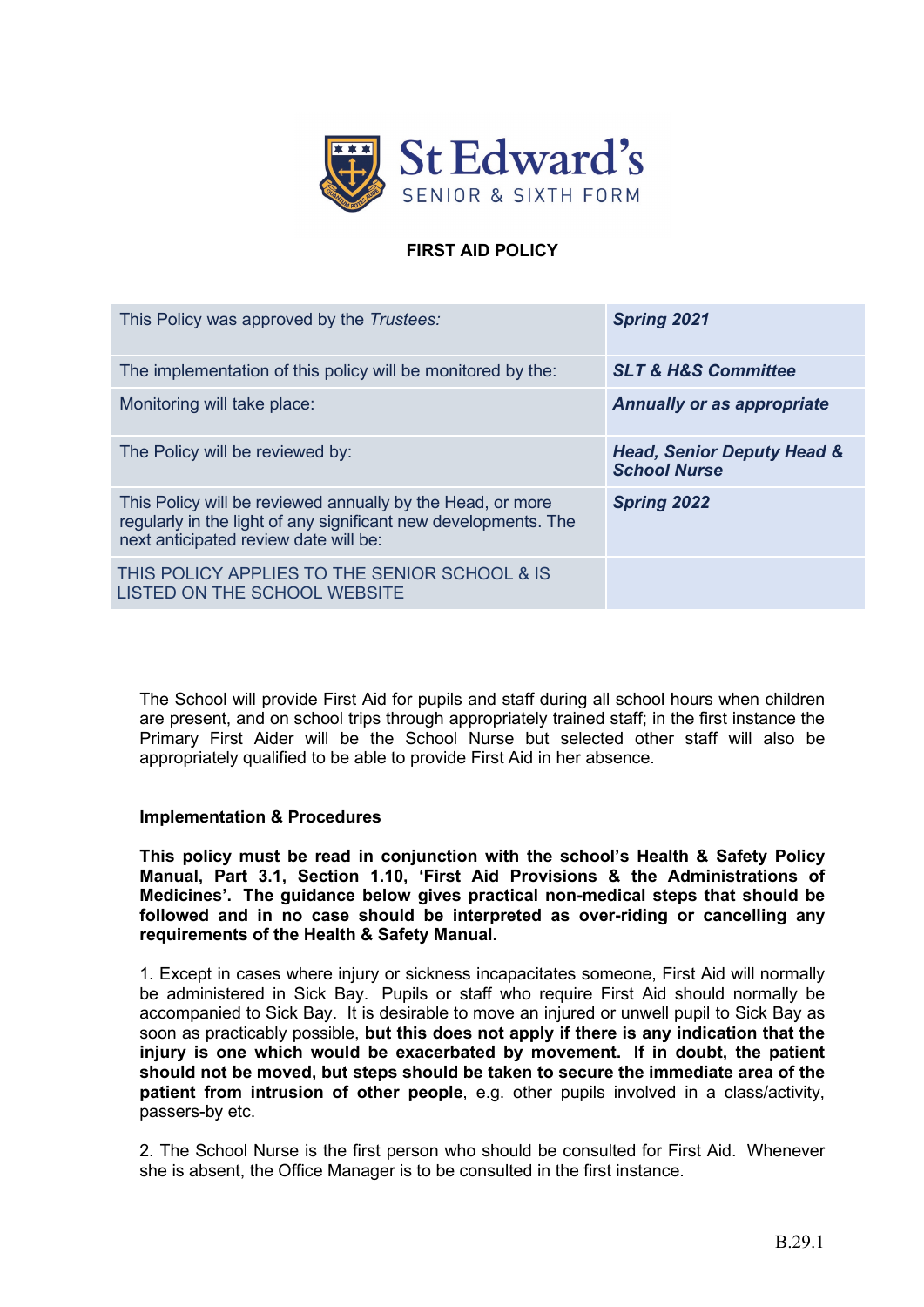3. Whenever the School Nurse is absent from school and no First Aider is present among the Main Office staff, the Senior Deputy Head will provide the Main Office with the name and mobile phone number of a nominated First Aider who will be responsible for First Aid cover for the period of the School Nurse's absence.

4. All First Aiders will be appropriately qualified and have their training updated as required (at present every three years).

5. The Sick Bay/Main Office will keep medical records of students, including instructions on asthma, diabetes, epilepsy, anaphylaxis etc.

- **Asthma** Pupils with asthma should carry their own inhalers with them and also, they are requested to provide a spare which is kept in sick bay. A list of pupils with asthma is recorded on ISAMS and displayed in the staff room. Pupils should carry their inhalers with them for games lessons, sports fixtures and educational trips. Parents are asked to provide a care plan for their child and are asked to complete a consent form allowing the school to administer emergency salbutamol where necessary.
- **Epilepsy** Epilepsy is part of the training provided to first aiders. Pupils with this condition are recorded on ISAMS and also the list is displayed in the staff room.
- **Diabetes** Insulin dependent diabetics should carry their own insulin and equipment and pupils are requested to provide appropriate supplies which are held in Sick Bay. A list of pupils with diabetes is recorded on ISAMS and also displayed in the staff room. Pupils should carry their own supplies for games lessons, sports fixtures and educational trips. Safe handling, storage and disposal are encouraged.
- **Anaphylaxis**  A list of pupils who have an allergy/intolerance are listed on ISAMS and displayed in the staff room. Pupils who are prescribed an adrenalin pen should carry it with them at all times including educational trips, games lessons and sports fixtures. An additional pen is requested which is kept in a named box in the main office as an emergency back-up. Parents are asked to provide a care plan for their child.

The Primary First Aider will make staff aware of medical issues as appropriate and in accordance with appropriate confidentiality. The Sick Bay will also hold a supply of disposable gloves for dealing with First Aid incidents involving the spillage of body fluids.

6. The School Secretary will keep a list of First Aiders in the Main office and as an appendix to this document**.** This will be displayed in all classrooms and other key areas of the school, together with instructions about where the nearest First Aid box can be found. See Appendix 1

7. First Aid boxes are provided around the school premises and a list of the location of these is an appendix to this document. They are checked termly by the School Nurse other than CCF who are responsible for their own First Aid Equipment. The school has a defibrillator which is located at the swimming pool and is checked weekly by the School Nurse. See Appendix 2

8. If appropriate the School Nurse/Office Manager or First Aider will call for an ambulance or will delegate staff to do so. They will inform the Senior Deputy Head or other SMT member that they have done so. In extreme emergency any member of staff who judges it appropriate because of the apparently life-threatening nature of an incident should call for an ambulance immediately, even before summoning the School Nurse or other First Aider. **The School Nurse should be informed of this immediately after the emergency call has been made.**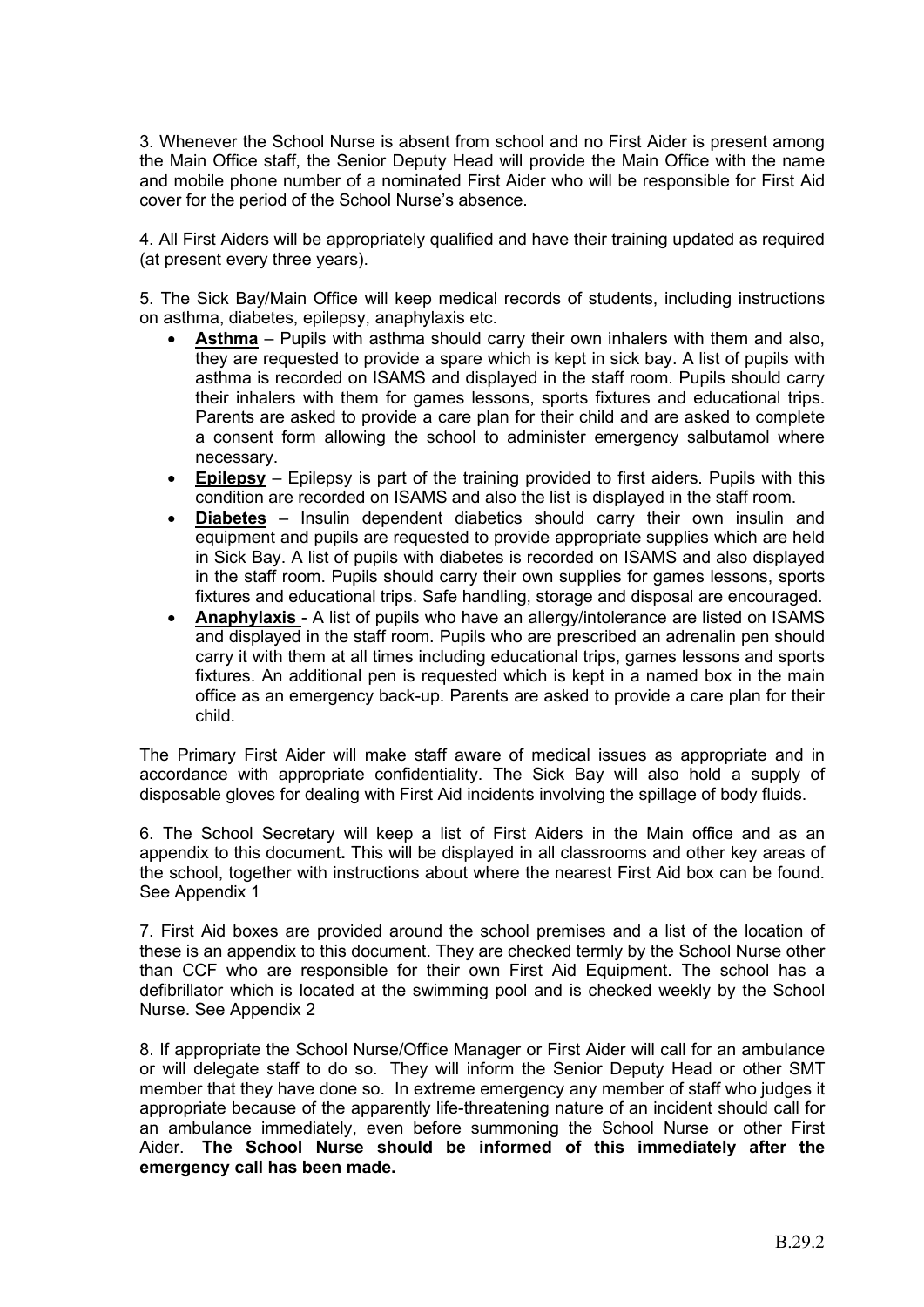9. In any incident it is the First Aider who is in charge of the incident. Her/his instructions or requests to other members of staff should be followed. It is the duty of other staff present to assist the First Aider in any way possible to allow the proper administration of First Aid, especially by controlling any other pupil who may be present, calming them down, and moving them elsewhere if necessary.

10. If other activities, such as teaching or administrative work, would normally be taking place in the vicinity of an injured or sick person who cannot be moved to Sick Bay, these activities should be suspended and alternative accommodation found for any pupils or staff involved.

11. The Parents of any pupil who has been given First Aid (with the exception of basic injury e.g. plaster to small cuts/grazes) must be informed as soon as reasonably possible. If the incident is an emergency or an ambulance has been summoned, the pupils' parents must be informed immediately.

12. It will normally be the School Nurse, staff of the Main Office or the Senior Deputy Head who will contact parents. Note that:

- Pupils are never permitted to contact parents on behalf of other pupils. Staff need to be aware that many pupils carry mobile phones and will need to be instructed not to use them for this purpose.
- If an injured pupil wishes to contact his/her parents directly him/herself, the First Aider or other appropriate member of staff should speak to the parent first before handing over to the child, especially if the pupil is in a state of distress. It is important not to alarm parents unnecessarily but also to respect the right of pupils to speak to their parents and of parents to speak to their children. A pupil who is clearly delirious or otherwise incapable of normal communication should not be permitted to use a telephone. The First Aider may temporarily remove the pupil's mobile phone to safe keeping, but this should only be done if this is judged to be urgently necessary in the interests of the pupil's well-being.

13. During an incident requiring First Aid, care must be taken by all members of staff not to give voice to inappropriate expressions of alarm or attribution of blame:

- Staff must be aware of the importance of creating and maintaining calm and ordered atmosphere and avoiding saying or doing anything which could create or exacerbate emotional upset.
- No member of staff should ever voice any opinion in front of pupils or parents as to who might be considered to blame for any accident. Such views should only be expressed in the appropriate format of an accident report or subsequent investigation by the school or other competent and authorised authority.
- Staff should be aware of the danger of speculating without evidence about the cause of an accident.

14. If a parent arrives to see an injured or sick pupil, the First Aider or other staff present should give them appropriate information in a calm and straightforward manner. It is desirable that another member of staff in addition to the First Aider is present when the parent arrives in case the parent becomes distressed and requires comfort or assistance.

15. When a parent takes charge of an injured or sick pupil, for instance to take them home or to a hospital, the First Aider should ascertain whether the parent is in a sufficiently composed state to drive a vehicle. Assistance should be offered.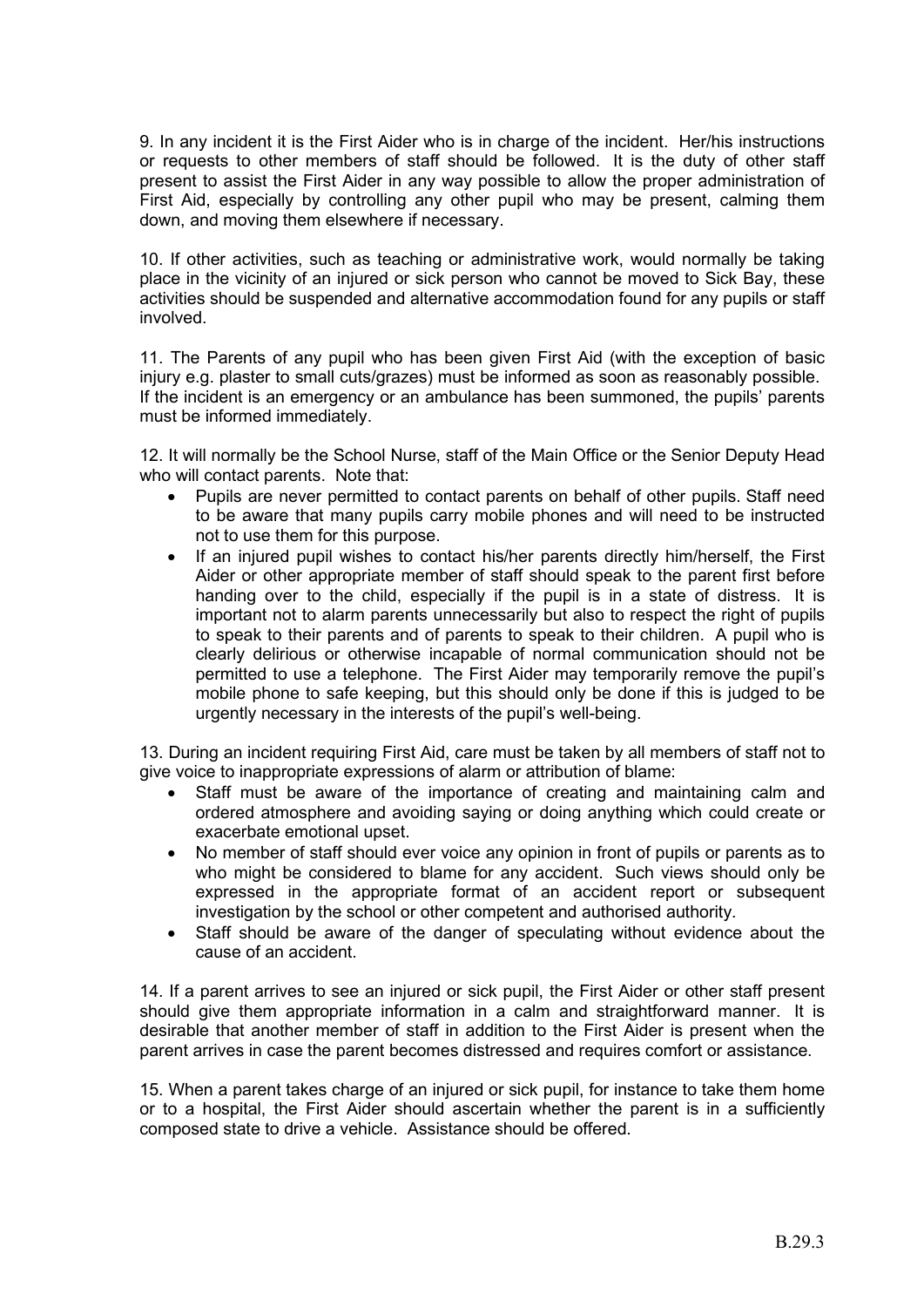15. If a parent is proposing to take their injured or sick child to a hospital, the appropriate member of staff should contact the parents later for an update on the pupil's health.

17. All incidents must be recorded on an Incident Report Form. These give a written account of how the incident occurred and what First Aid was administered. It also has a diagram of the body showing where First Aid was required. All incident forms must pass past the Primary First Aider and then the Senior Deputy Head. The Senior Deputy Head will discuss with the Bursar as to whether a report is sent to RIDDOR (Reporting of Injuries, Diseases and Dangerous Occurrences Regulations, 1995).

18. After an incident in which a pupil has received First Aid, the Senior Deputy Head will consider whether it is appropriate for a follow-up telephone call to be made to the pupil's parents. This may be delegated to the appropriate Head of Section, Form Tutor or the member of staff who was involved in the incident (e.g. a P.E. teacher when it was a sports injury). The purpose of such a follow-up call is to check that the parent is aware that the First Aid was given and to express the school's continuing support and concern if the incident is of a nature to warrant this.

#### 19. Diarrhoea and Vomiting Illness.

We advise that no pupil should return to school for a minimum of 48 hours from the last episode of diarrhoea or vomiting as advised by The Health Protection Agency.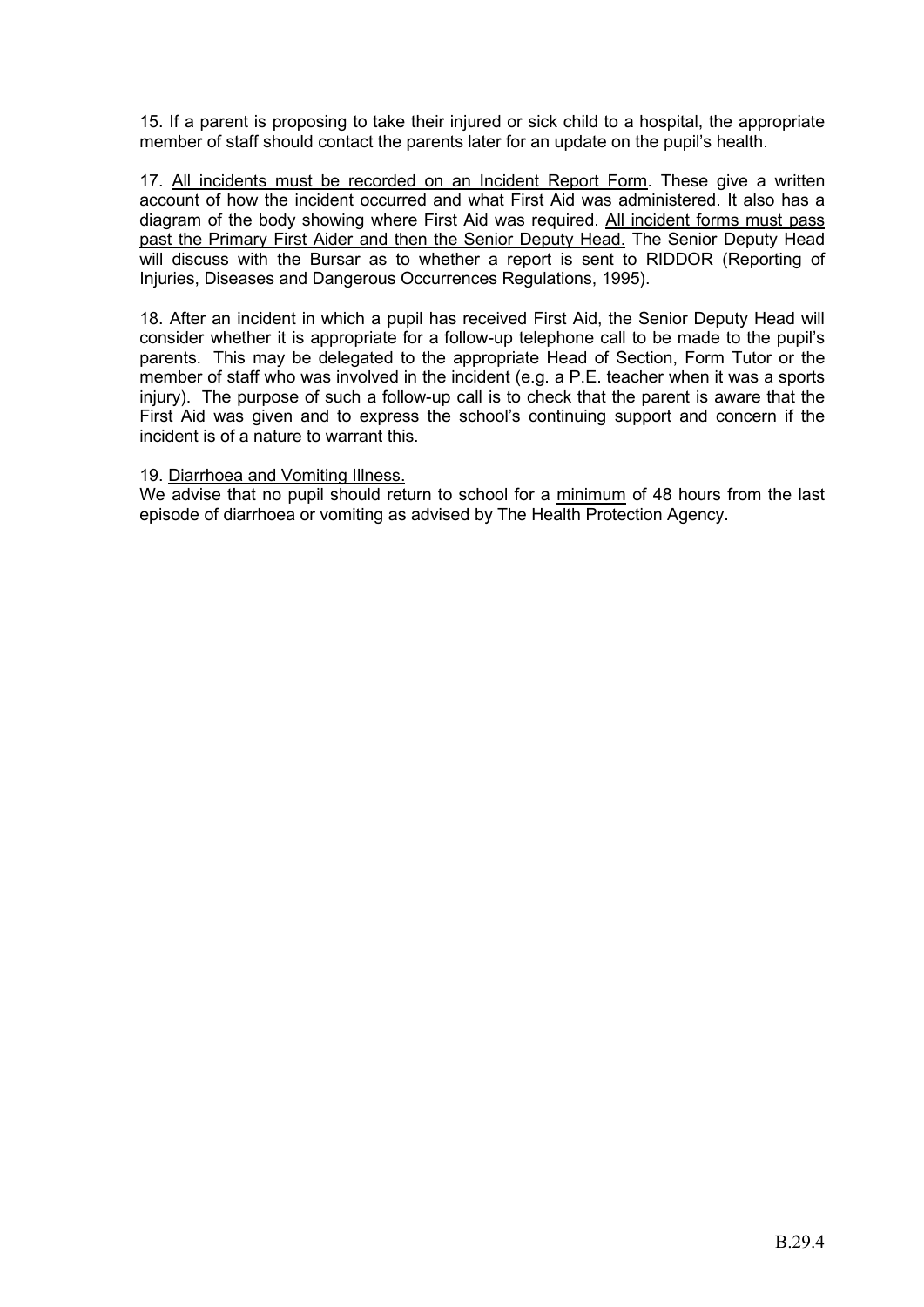# **St Edward's Senior & Sixth Form**

# **First Aid at Work is provided by:**

| <b>School Nurse</b><br>910948)         | 01242 388018 (07900 |
|----------------------------------------|---------------------|
| <b>Miss A McGowan</b><br>887279)       | 01242 388311 (07799 |
| Mr K Wapshott<br>947412)               | 01242 388311 (07887 |
| Mr T Foster<br>947411)                 | 01242 388311 (07887 |
| Miss A Shea<br>424986)                 | 01242 388311 (07920 |
| <b>Miss A Coleman</b><br>9474111       | 01242 288311 (07887 |
| Mr J Lewis                             | 01242 388121        |
| <b>Mrs L Huxtable</b><br>(07826496250) | 01242 388303        |